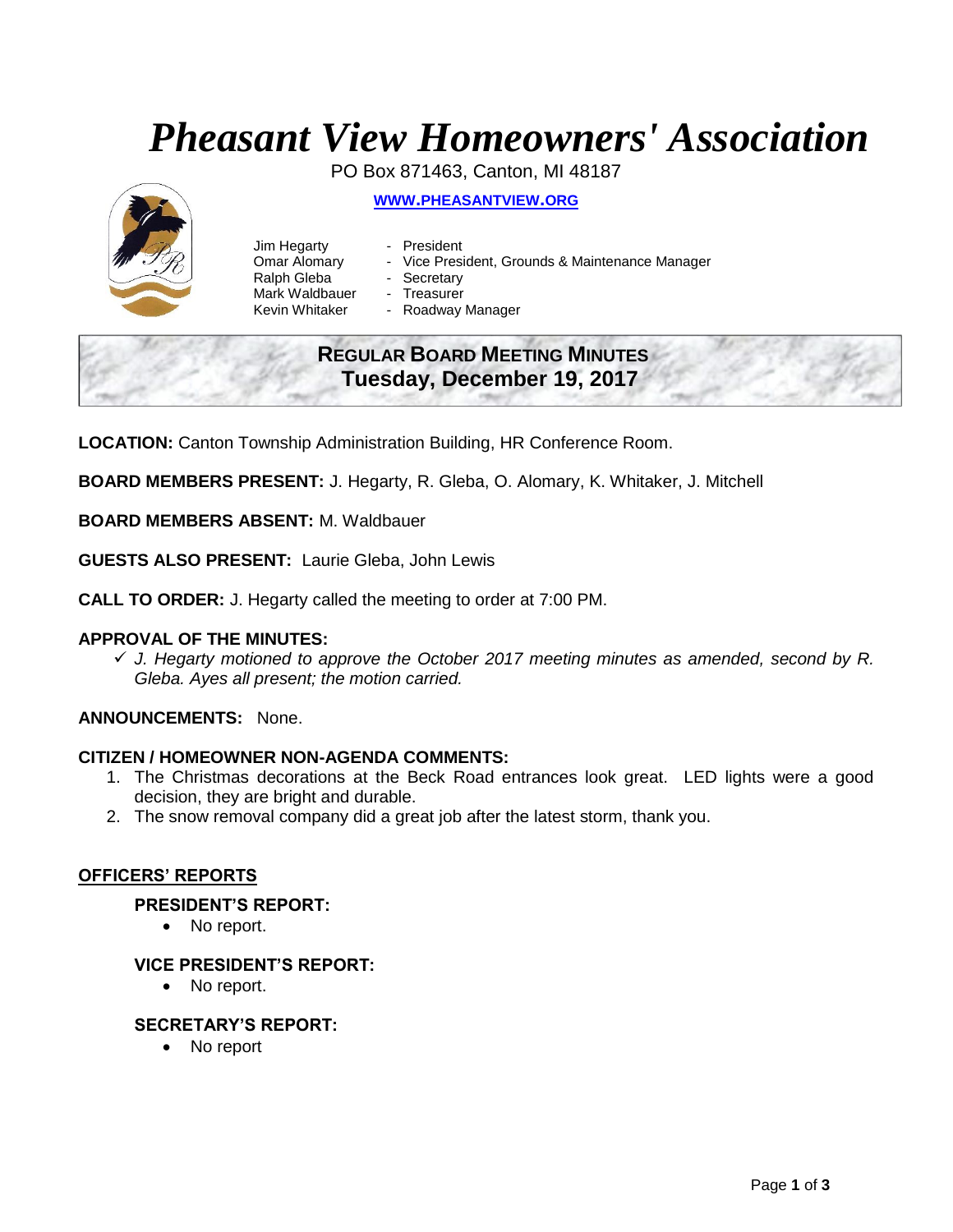## **TREASURER'S REPORT:**

- Treasurer provided the normal monthly reports prior to the meeting. Some discussion around the one neighbor who hasn't yet paid their 2017 dues.
- There are some questions on the Terry Lewiston bills and payments that may need to get answered at a future meeting.

## **DIRECTOR and COMMITTEE REPORTS**

## **ROADWAY MANAGER'S REPORT**:

- Last PRRMA meeting:
	- o Discussion on traffic light at Crowndale and Beck. We need a request on our letterhead to make this official; there is no cost to the Homeowner's Association to the evaluation. In the past, the biggest issue was that there wasn't enough traffic across Beck Road to justify a light. Kevin will draft the initial letter.
	- $\circ$  Another PASER study is in progress, we should be receiving a copy at the beginning of 2018.
- Fairway Pines feels that their costs are excessive and can handle it better themselves.
- Storm Sewers are covered in the Fairway Pines contract, but not in the Fairways or Pheasant View contract. PRRMA will still cover the sewer issue that was agreed upon earlier.
- Terry Lewiston's initial billing came in under budget, but there was an "administrative error" and we have since received another invoice to cover the difference.
- We may need to get quotes for sprinkler & irrigation repairs in 2018 due to the quality of the repairs and the potential conflict of interest having the same party fix the system as the one who broke it.
- ✓ *K. Whitaker motioned to approve payment for \$750 to cover Terry Lewiston's latest invoice, second by R. Gleba. Ayes all present; the motion carried.*

## **ARCHITECTURAL REVIEW COMMITTEE (ARC):**

• Lot 144, 45400 Southwick Drive - Plan to repair and rebuild deck with the same footprint. The deck will remain with cedar flooring and only the necessary boards will be replaced. Mr. Lewis is in process of obtaining a permit from Canton Township.

## **SUBDIVISION COMMUNICATION COORDINATOR'S REPORT:**

• None.

## **ACTION ITEM REVIEW:**

#### **OLD BUSINESS:**

- **Mailboxes**:
	- $\circ$  Second phase of the mailbox installation will involve the eight homeowners who initially said "NO". The Board will need to make a decision on what to do, both from a purchasing standpoint and from a mail delivery, for those who still do not want the new upgraded mailbox.
- **Boulevard Trees**: We started with 13 homeowners with boulevard tree violations, we are now down to three homeowners with non-compliant trees:
	- $\circ$  Lot 41: Umeokolo, (two "bush" trees) Responded to 1 of the 4 contacts asking for